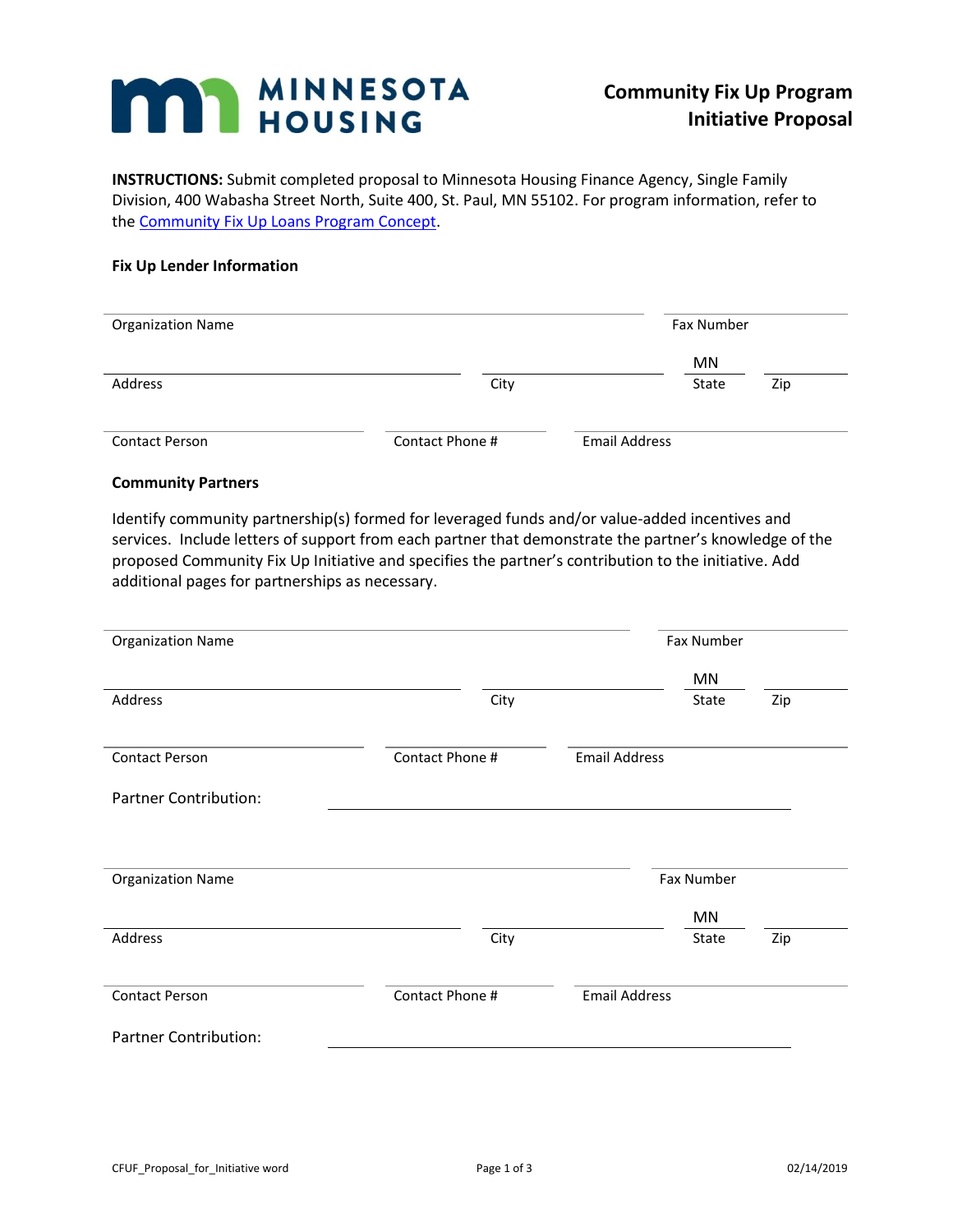**Initiative Information** (Add additional pages if necessary)

- 1. Identify the specific geographic area, census tract(s) and the projected number of eligible households within the geographic area.
- 2. Describe the targeted community need(s) and/or goal(s) to be addressed with the Community Fix Up initiative. Please provide relevant supporting data to demonstrate the need. Examples of data include, but are not limited to, housing price trends, foreclosure and vacancy statistics, changing lending practices, borrower characteristics, etc.
- 3. What types of rehabilitation do you anticipate will be completed? What are the typical costs associated with these types of rehabilitation? How do these types of rehabilitation address the targeted community need(s) and/or goal(s) identified in question 2?
- 4. Describe and quantify leveraged funding sources and/or value-added incentives or services for the initiative along with eligibility criteria and rationale. If the initiative proposal includes interest rate write-downs (discount loans), specify the source of the leverage to pay the discount, the rate(s) that will be used, and the borrower criteria to determine eligibility for the rate(s).
- 5. Identify the availability of other subsidized or support programs in the area such as Community Development Block Grants and Neighborhood Revitalization Programs and how the programs will partner with the Community Fix Up initiative.
- 6. State whether current program limits will be used for household income and loan amount, or specify reduced limits and the criteria and rationale.